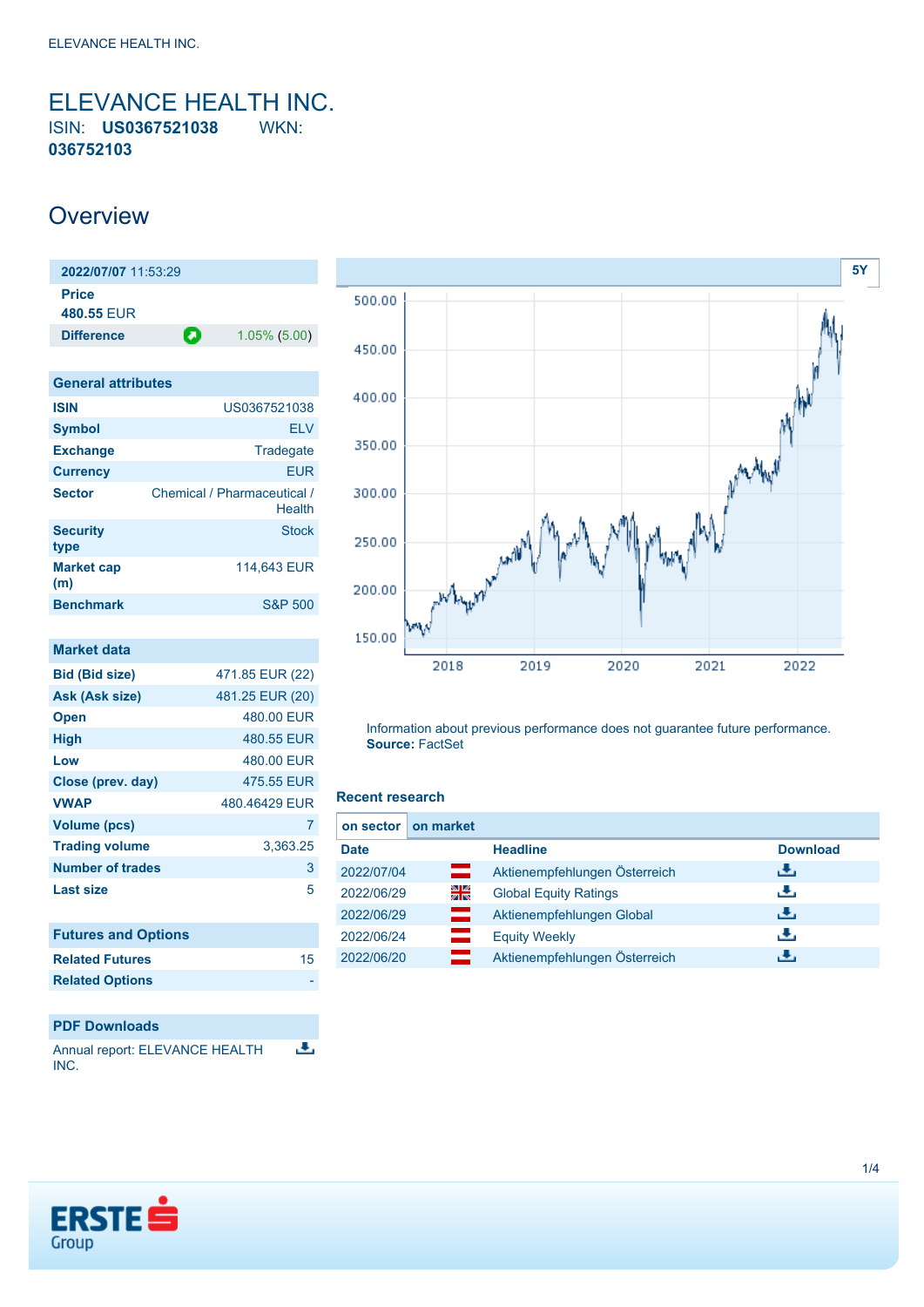## Details

**2022/07/07** 11:53:29 **Price**

**480.55** EUR

**Difference 1.05% (5.00)** 

| <b>General attributes</b>             |
|---------------------------------------|
| US0367521038                          |
| FI V                                  |
| Tradegate                             |
| <b>EUR</b>                            |
| Chemical / Pharmaceutical /<br>Health |
| <b>Stock</b>                          |
| 114,643 EUR                           |
| <b>S&amp;P 500</b>                    |
|                                       |

| <b>Market data</b>      |                 |
|-------------------------|-----------------|
| <b>Bid (Bid size)</b>   | 471.85 EUR (22) |
| Ask (Ask size)          | 481.25 EUR (20) |
| <b>Open</b>             | 480.00 EUR      |
| <b>High</b>             | 480.55 FUR      |
| Low                     | 480.00 EUR      |
| Close (prev. day)       | 475.55 FUR      |
| <b>VWAP</b>             | 480 46429 FUR   |
| <b>Volume (pcs)</b>     | 7               |
| <b>Trading volume</b>   | 3,363.25        |
| <b>Number of trades</b> | 3               |
| Last size               | 5               |

### **Performance and Risk**

|                   | 6M        | 1Y        | <b>3Y</b> |
|-------------------|-----------|-----------|-----------|
| <b>Perf</b> (%)   | $+22.19%$ | $+45.92%$ | +87.93%   |
| Perf (abs.)       | $+86.35$  | $+149.65$ | $+222.50$ |
| <b>Beta</b>       | 0.67      | 0.70      | 1.06      |
| <b>Volatility</b> | 26.12     | 26.25     | 37.86     |



Information about previous performance does not guarantee future performance. **Source:** FactSet

| <b>Price data</b>                                     |                         |
|-------------------------------------------------------|-------------------------|
| Ø price 5 days $\vert \emptyset$ volume 5 days (pcs.) | 466.73 EUR (45)         |
| Ø price 30 days   Ø volume 30 days (pcs.)             | 457.15 EUR (51)         |
| Ø price 100 days   Ø volume 100 days (pcs.)           | 449.49 EUR (60)         |
| Ø price 250 days   Ø volume 250 days (pcs.)           | 393.56 EUR (58)         |
| <b>YTD High   date</b>                                | 494.05 EUR (2022/04/21) |
| <b>YTD Low   date</b>                                 | 376.40 EUR (2022/01/27) |
| 52 Weeks High   date                                  | 494.05 EUR (2022/04/21) |
| 52 Weeks Low   date                                   | 302.00 EUR (2021/09/10) |

### **All listings for ELEVANCE HEALTH INC.**

| Exchange $\Box$                 | <b>Date</b>    | <b>Time Price</b> |                         | <b>Trading volume</b><br>(mio.) | <b>Number of</b><br>trades |
|---------------------------------|----------------|-------------------|-------------------------|---------------------------------|----------------------------|
| <b>Vienna Stock</b><br>Exchange | 2022/07/<br>07 |                   | 09:05 475.95 EUR 0.00   |                                 | 1                          |
| Tradegate                       | 2022/07/<br>07 |                   | 11:53 480.55 EUR 0.00   |                                 | 3                          |
| <b>Stuttgart</b>                | 2022/07/<br>07 |                   | 08:03 470.65 EUR 0.00   |                                 | 1                          |
| <b>NYSE</b>                     | 2022/07/<br>06 |                   | 22:00 484.27 USD 387.75 |                                 | 18,877                     |
| <b>Munich</b>                   | 2022/07/       |                   | 08:00 470.65 EUR 0.00   |                                 | 1                          |

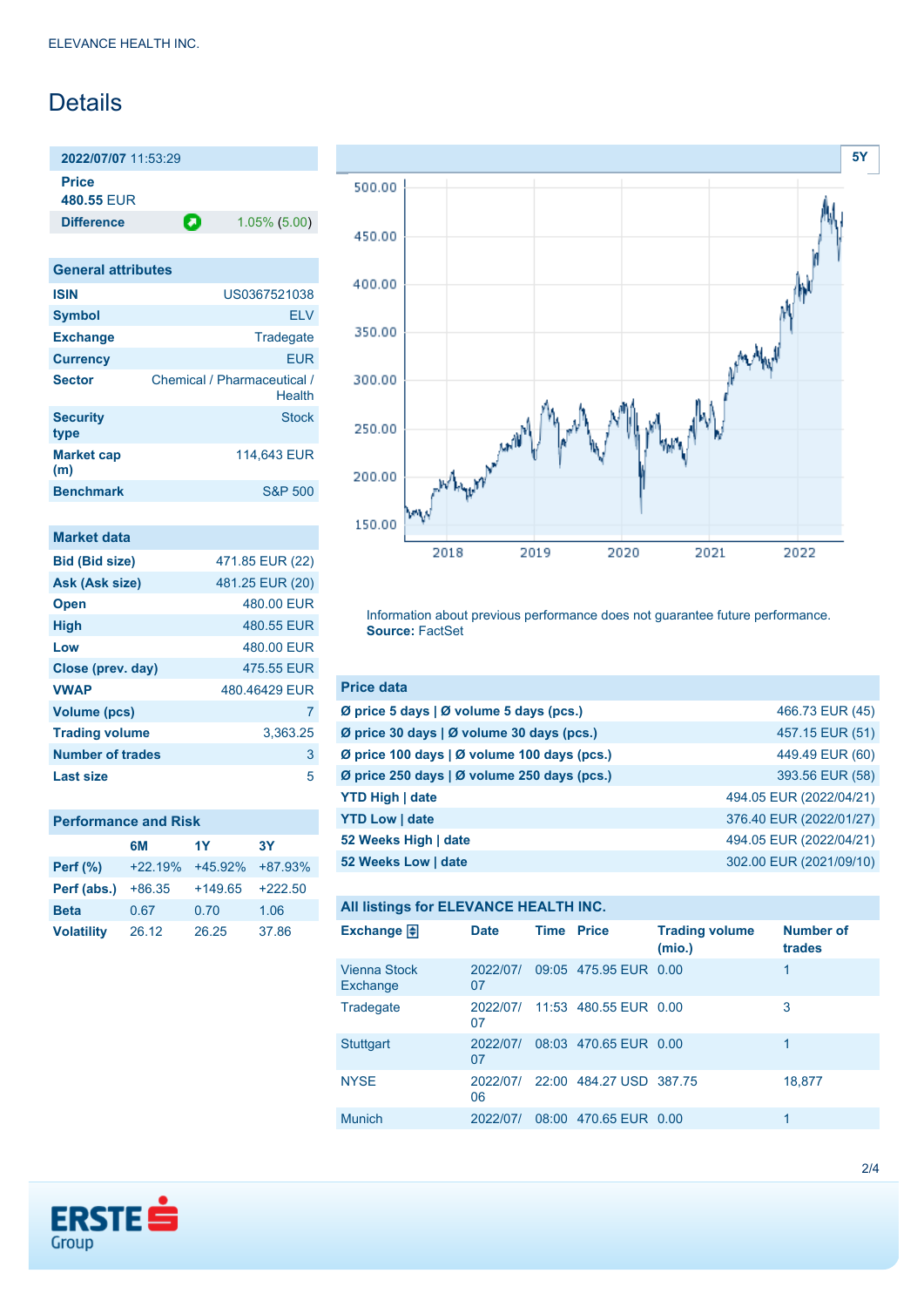|                                 | 07       |                                |   |
|---------------------------------|----------|--------------------------------|---|
| <b>London Stock</b><br>Exchange | 22       | 2022/06/ 16:32 464.46 USD 0.00 |   |
| Frankfurt                       | 07       | 2022/07/ 11:56 479.80 EUR 0.00 | 2 |
| <b>Duesseldorf</b>              | 07       | 2022/07/ 12:01 470.25 EUR 0.00 | 5 |
| <b>Berlin</b>                   | 2022/07/ | 08:08 471.10 EUR 0.00          |   |